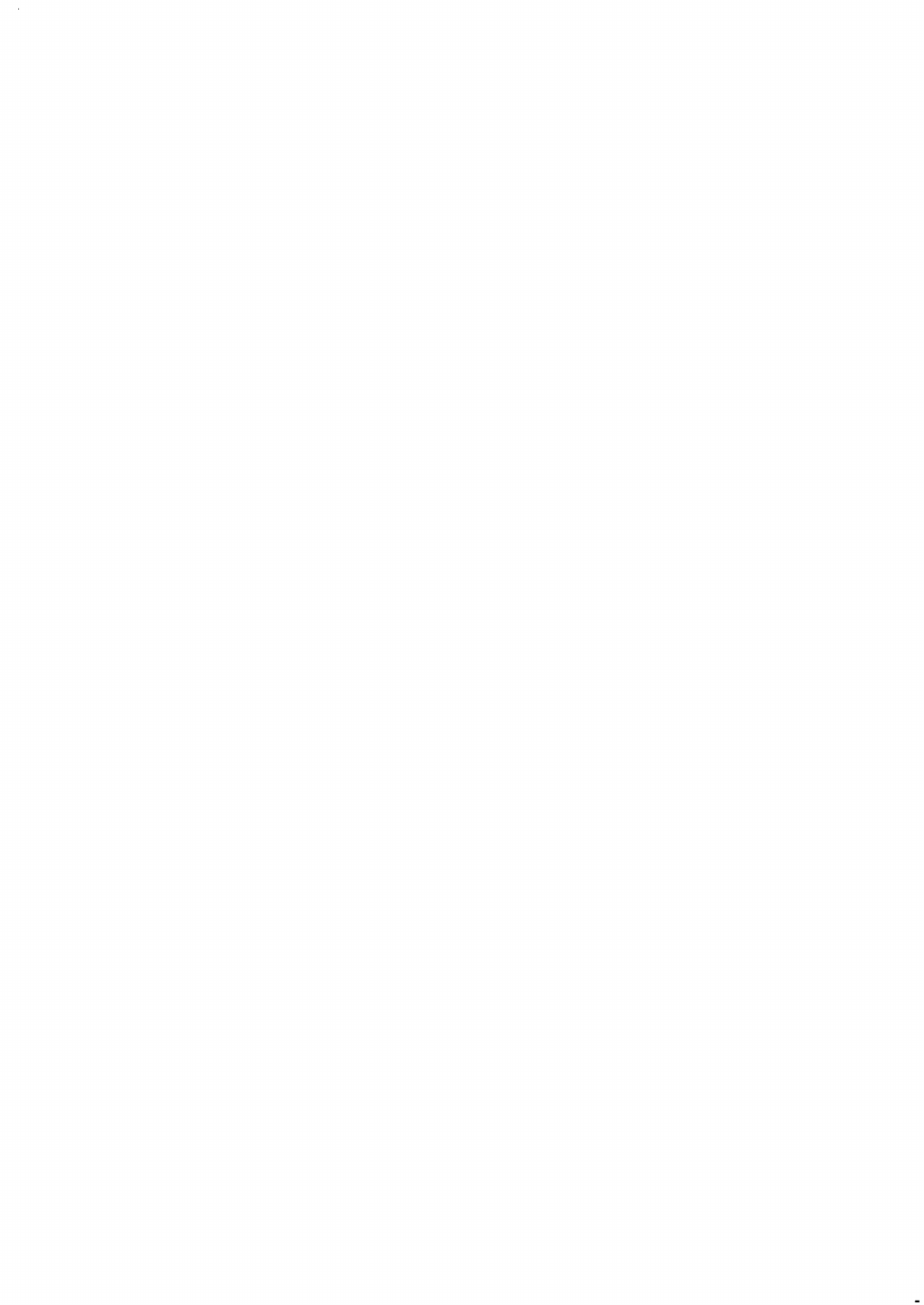# Expected Changes in Stock Recruitment Parameters When Exploiting Mixed Stocks of Salmon

Ray Hilborn\*

#### Abstract

The parameters for a Ricker stock recruitment relationship can change due to a number of factors. Methods for distinguishing between habitat elimination, lowered brood success, and elimination of less productive substocks are discussed. Data for the Columbia River Fall Chinook, and Skeena River Sockeye are analyzed in light of these considerations. It is also shown that the expected changes in productivities are strongly affected by the correlation of productivities of the different substocks. The importance of the above factors are discussed in relation to proposed enhancement facilities.

### Preface

At first glance it may be hard to understand how this paper fits into applied systems analysis. This paper is an offshoot of the salmon case study, but is being put out as a IIASA publication because many of the results and problems discussed in this problem are found in all fisheries, and in any renewable resource problem. It is written specifically for fisheries biologists and management agencies, but is not technical in nature. The problems are of a general nature, and are easily understood.

# Introduction

Managers of Pacific salmon face many problems caused by the complexity of the resource they are managing. They face a dilemma because they know that the salmon populations have complex life histories and population dynamics, and yet they

<sup>\*</sup>  Institute of Animal Resource Ecology, University of British Columbia, Vancouver, B.C. This work was supported by the International Institute for Applied Systems Analysis, Laxenburg, Austria.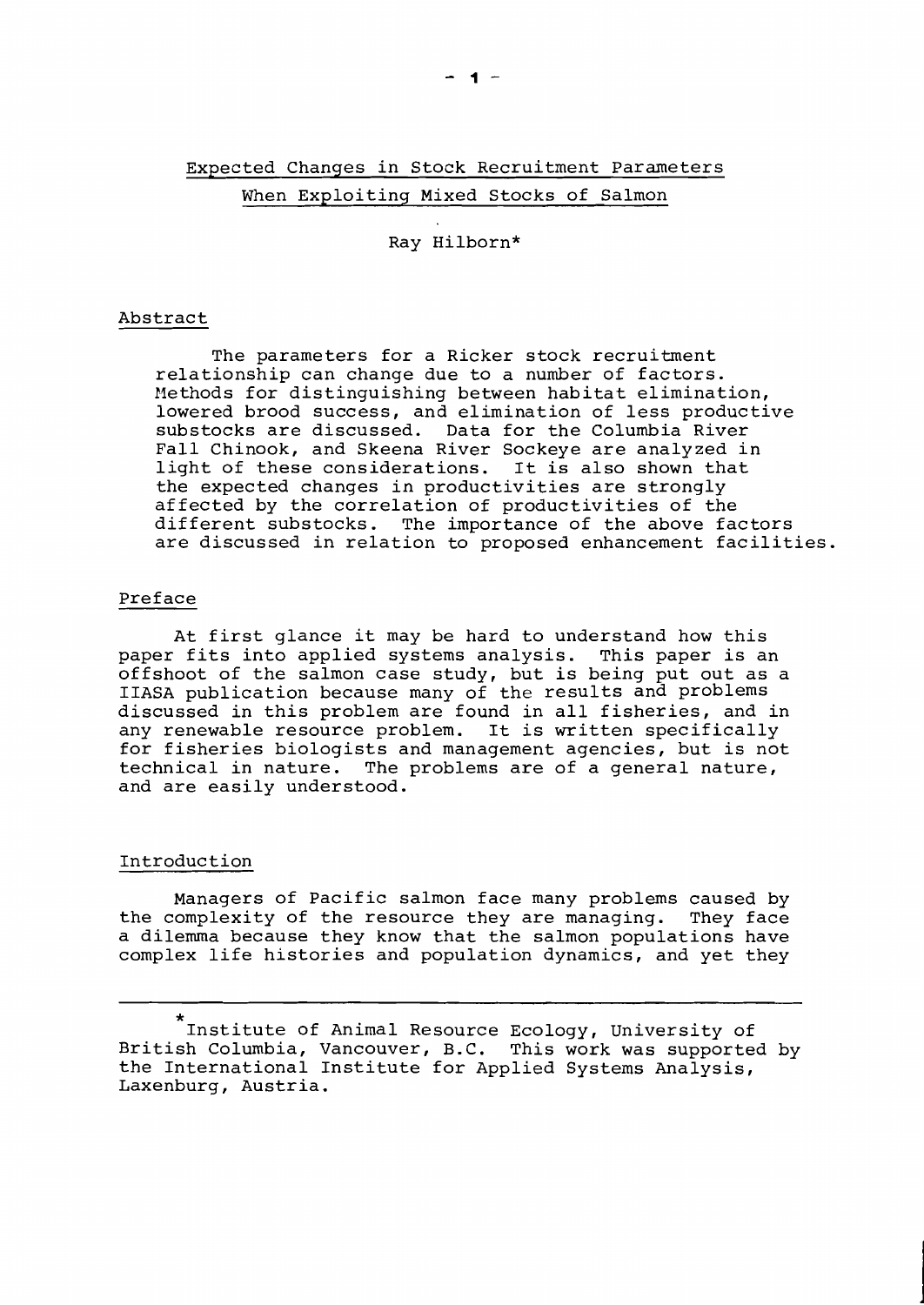need simple models if they are to employ optimization. The result of this dilemma is that despite the great volume of complex models of salmon population dynamics (Larkin and Hourston [2], Larkin and McDonald [3] ), current management is based upon a simple stock recruitment relationship (Ricker [61). A stock recruitment relationship calculates the recruitment<br>into the population as a function of population size. Most into the population as a function of population size. stock recruitment models do not take into account the existence of substocks, substock interactions, environmental variability, evolutionary change of the population due to exploitation, or a host of other possible factors.

The problem is not that the managers do not recognize the existence of these factors, but that the functional form of these relationships may be unknown, and there are no methodological tools to determine optimal harvest rates for the more complex models. The strategy that has been adopted, consciously or otherwise, for management of salmon on the west coast of Canada, is to use the simple stock recruitment models but also to be aware of the above factors and to take them into consideration whenever it is possible due to availability of data, or political and social opportunity. In response to this, the literature on salmon management has frequently pointed out the kinds of deviations expected from predictions based on simple stock recruitment relationships (see Ricker [71) . I wish to extend the currently used models to include substocks after the method of Paulik et al. [4] and then consider some of the consequences of current management practices based on this more complex model. I will then analyze the historical data for one major salmon system, the Skeena River Sockeye, and look for evidence of the predicted consequences.

#### The Stock Recruitment Model

The accepted model for salmon stock dynamics was first described by Ricker [6] :

$$
R = S e^{\alpha (1 - \frac{S}{B})}
$$
 (1)

where

- $R =$  the total number of offspring that will return to spawn as adults (before harvest);
- $S =$  the total number of spawners;
- $\alpha$  = a parameter of productivity;
- $B =$  the number of spawners at which the average number of returning fish per spawner is 1.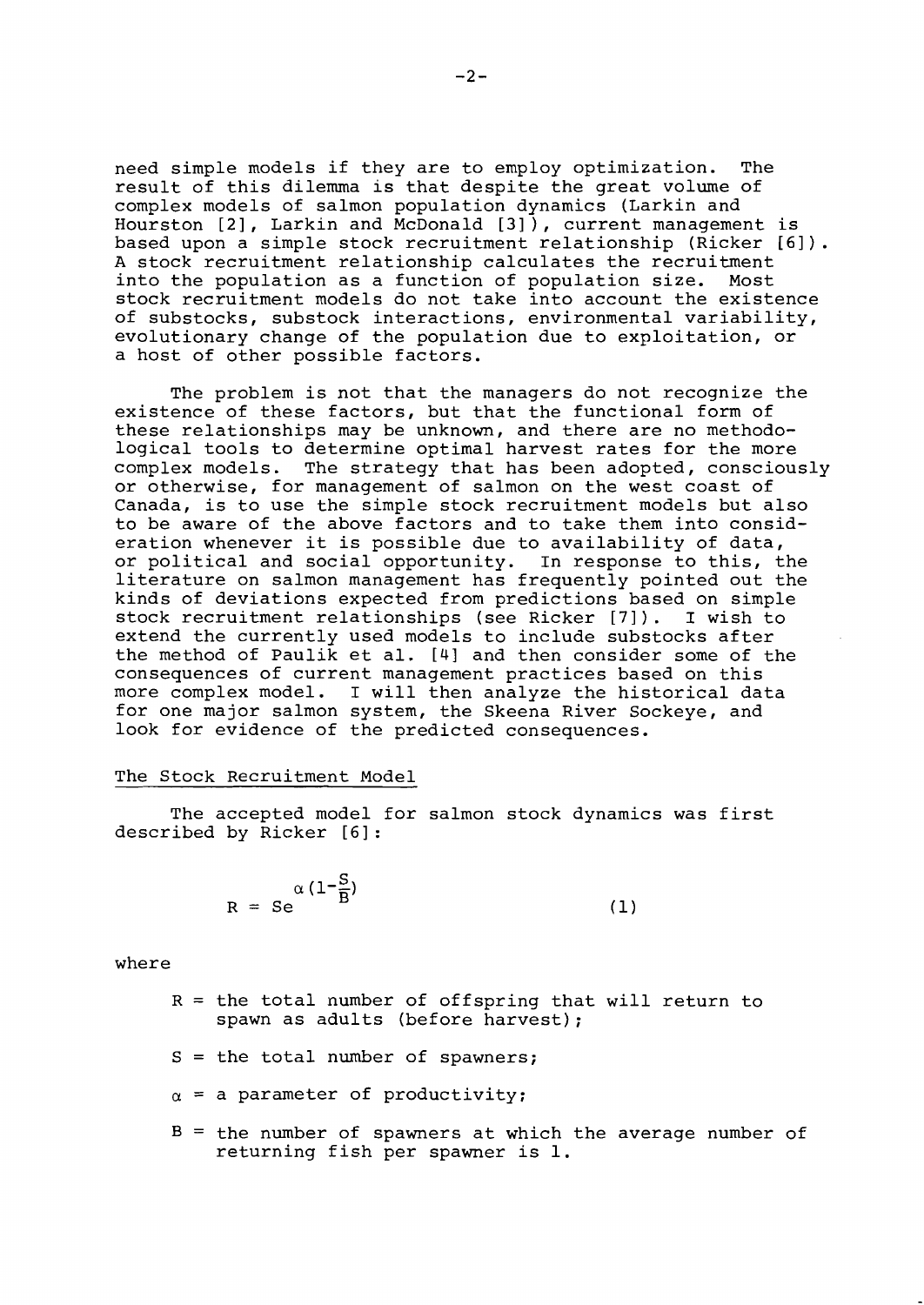This model can be extended to consider a salmon population that consists of a number of separate substocks (Paulik et al. **[4]** ) as follows:

$$
R_{i} = S_{i}e^{-\alpha}i \frac{(1-\frac{S_{i}}{B_{i}})}{(2)}
$$

where all symbols are the same as in equation (1) except that they are separated by substocks (i). This model certainly has its shortcomings; although the stocks probably do not interact during their freshwater life, they probably do during the marine part of their life cycle, and yet the model<br>clearly assumes no interaction between stocks. It has been clearly assumes no interaction between stocks. shown that for any stock harvested singly, the optimal harvest rate is a function of the a value (Ricker **[5]** ) , and that for rate is a function of the a value (Ricker [3]), and that for<br>mixed stocks harvested jointly, the case I shall consider, it is a function of both the a and B values for all stocks in the fishery (Paulik et al. **[41** ) .

# Estimation of Stock Recruitment Parameters

Equation (1) can be rewritten, adding a stochastic element, as follows:

$$
R = Se \quad \alpha (1 - \frac{S}{B}) e^{E}
$$
 (3)

where  $\epsilon$  = a normally distributed random variable with a mean of zero. Converting this to a least squares fit model we get:

$$
y = \ln\left(\frac{R}{S}\right) = \alpha + \frac{\alpha}{B}S + \varepsilon \tag{4}
$$

(see Dahlberg  $[1]$ ). The variance of  $\varepsilon$  represents the uncertainty about the stock recruitment relationship. This estimation procedure requires a time series of spawning stock and resultant<br>runs. The S values represent the spawning stock and the R The S values represent the spawning stock and the R values are the number of fish that returned from that brood year.

An alternate approach is to assume that B is a fixed value, and then to look at a frequency distribution of  $\alpha$  values. This has been done by Walters [10] using the following relationship derived from equation **(1).** R and S have been scaled from zero to 1 by dividing by B :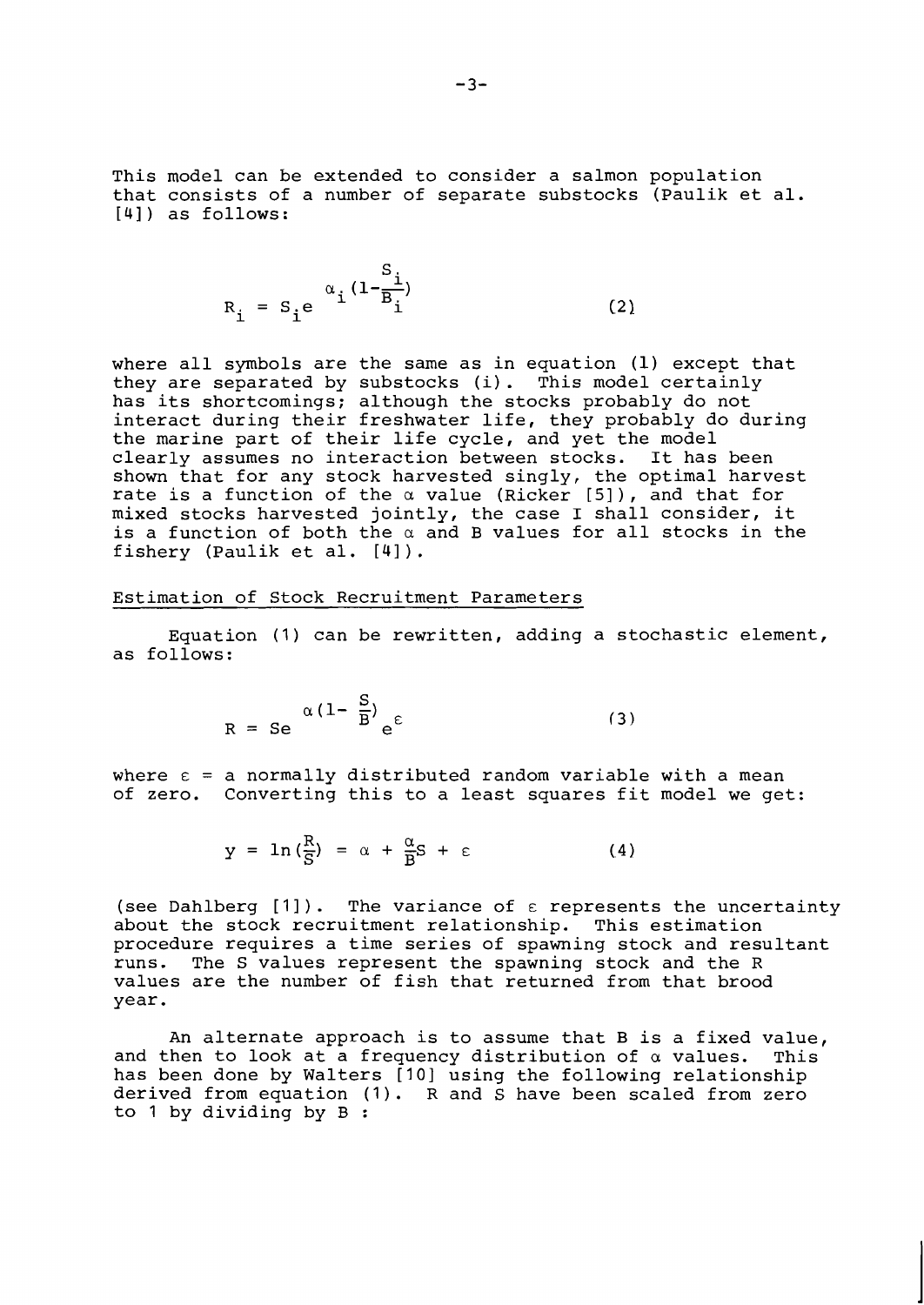$$
\alpha = \frac{\ln\left(\frac{R}{S}\right)}{1 - S} \tag{5}
$$

 $\mathbf{r}$ 

This model assumes that the factors influencing the limits of the stock are reasonably constant, and that most variation in the stock recruitment relationship is due to changes in  $\alpha$ . This allows us to calculate an  $\alpha$  value for each year and to plot a frequency distribution of annual productivities.

# Expected Changes in the Stock Recruitment Relationship

What kinds of factors can be expected to cause changes in the stock recruitment relationship?  $\alpha$  represents the productivity of the stock at low levels when density dependent effects are of little importance. B represents the equilibrium unfished<br>density of the stock. There are two major changes that obviously There are two major changes that obviously are occurring insalmon systems. Certain stocks are being eliminated due to overexploitation, and spawning habitats are being eliminated by logging operations, hydroelectric developments, landslides, etc. It is easily demonstrated that elimination of habitat will cause the estimated B value to decrease. If a regression of the form of equation (4) is done on data from a river system in which habitat was eliminated, and data was included from both before and after the elimination, both B and  $\alpha$  would appear to go down. If only data from after the habitat elimination were used, then only B would appear to go<br>down. If substocks are eliminated by overexploitation, then If substocks are eliminated by overexploitation, then the estimated  $\alpha$  value will go up because the less productive stocks will disappear, but the B value will go down because the density dependent effects will act at lower stock levels.

The changes described above are fairly easy to understand and are referred to in part in several papers (Ricker [7], for<br>example). However, these expected changes make implicit assum However, these expected changes make implicit assumptions about the correlation structure of the different substock<br>parameters. If we use the notation of equation (4), the cor-If we use the notation of equation  $(4)$ , the correlation structure mentioned in the previous sentence specifically refers to the correlation matrix of the  $\varepsilon$  values of the different substocks. I consider two substocks positively correlated if their  $\epsilon$  values are positively correlated, and negatively correlated if their  $\varepsilon$  values are negatively correlated.

There are theoretical reasons to expect both possibilities. Arguments for positive correlation assume that there are environmental factors that would be similar for all substocks, so if it was a good year in the ocean for one substock it would be a good year in the ocean for all substocks. Arguments for negative correlation assume that the environmental factors affect stocks differently. A theoretical example might be that rainfall

 $-4-$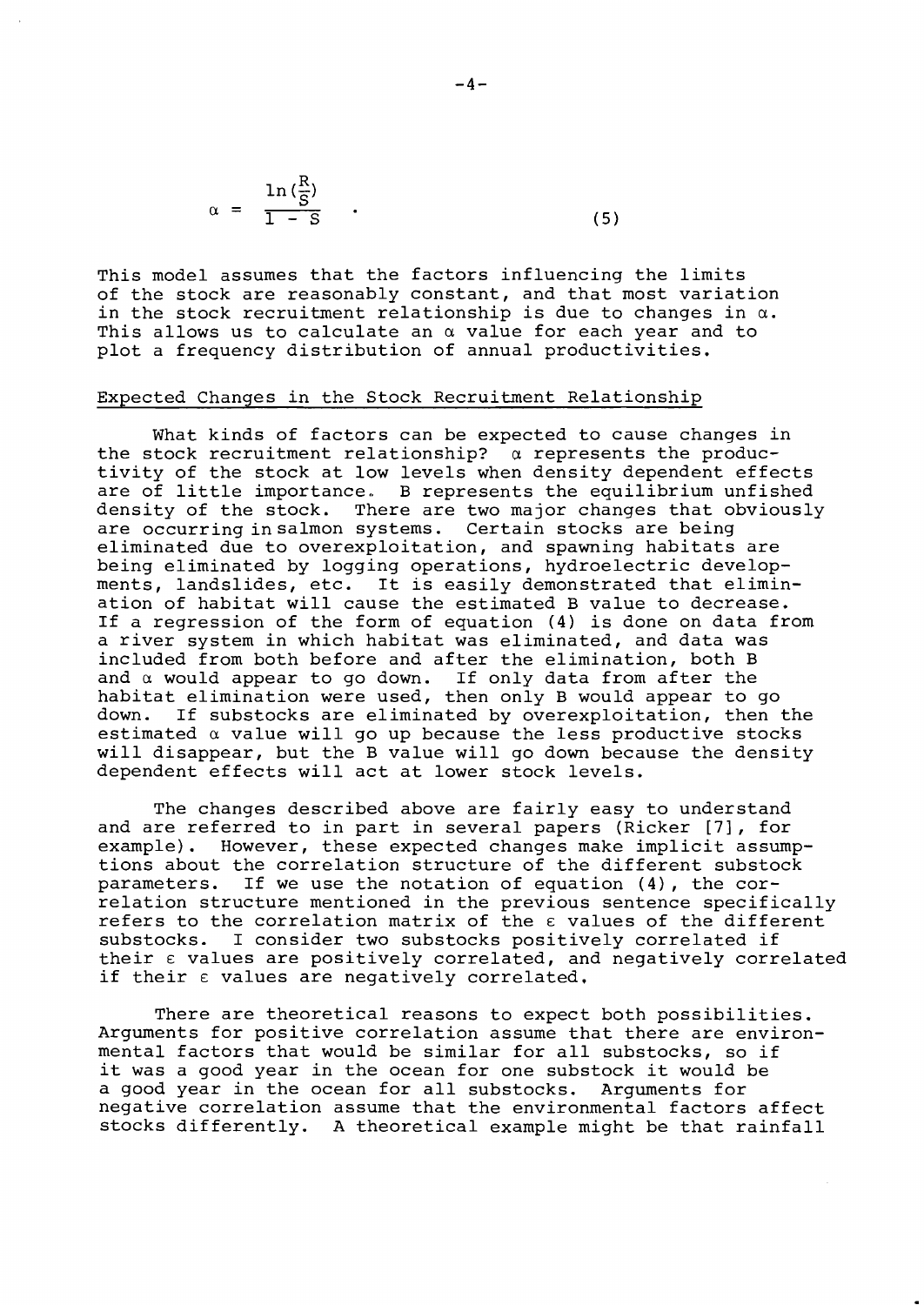in northern British Columbia was negatively correlated to rainfall in southern British Columbia; if the main storm tracks run south then the southern spawning areas get high water flows,<br>and the northern spawning areas get low flows. This could in and the northern spawning areas get low flows. turn cause the **E** values of the northern and southern stocks to be negatively correlated. Many similar arguments can be made for several environmental variables that are known to affect salmon survival. The point is that stocks may be either positively or negatively correlated and, as I will demonstrate, the correlation structure makes a good deal of difference to what happens to the stock recruitment parameters when some stocks are eliminated by overexploitation.

Let us assume that we have two substocks, C and D. Assume further that C spawns in the south and D spawns in the north, and when the storm tracks run to the south, C has a better than average year, and when the storm tracks run to the north, D has a better than average year. Also assume that for some reason C has a higher productivity than D. This may be because the storm tracks run to the south more often than to the north, but it could also be because the fresh water habitat of C is generally better. Under low exploitation rates, the total stock, the sum of C and D, will be fairly consistent from year to year; when one stock has a good year, the other has a poor one and vice versa. If, however, the exploitation rates are increased to a point where stock D is seriously depleted, then when the storm tracks run to the north, and C has a bad year, there is no stock left to have a good year as it has been eliminated or severely reduced by overexploitation. These arguments suggest that it is possible that elimination of less productive stocks will not just reduce the estimated B value and increase the *a*  parameter, but that the frequency distribution of the *a* parameter, as calculated from equation (5), will go from being somewhat normally distributed, to having a bimodality with an increased frequency of low *a* values. Combining low *a* values with reduced B values should lead to occasional years of very poor total<br>runs. There are only two assumptions required to produce th There are only two assumptions required to produce these  $conclusions, 1)$  the  $\bar{\epsilon}$  values of the substocks are negatively correlated, and 2) there are sufficient differences in productivity among the substocks such that the optimal exploitation rate, using current management models, will cause some of the less productive stocks to be severely reduced. I believe that most salmon biologists would agree that these assumptions are quite reasonable for a number of major salmon producing rivers.

# Analvsis of Some Historical Data

Described below are analyses of two sets of historical<br>data. The first set of data is analyzed only for the change The first set of data is analyzed only for the changes in *a* and B. No consideration of the frequency distribution of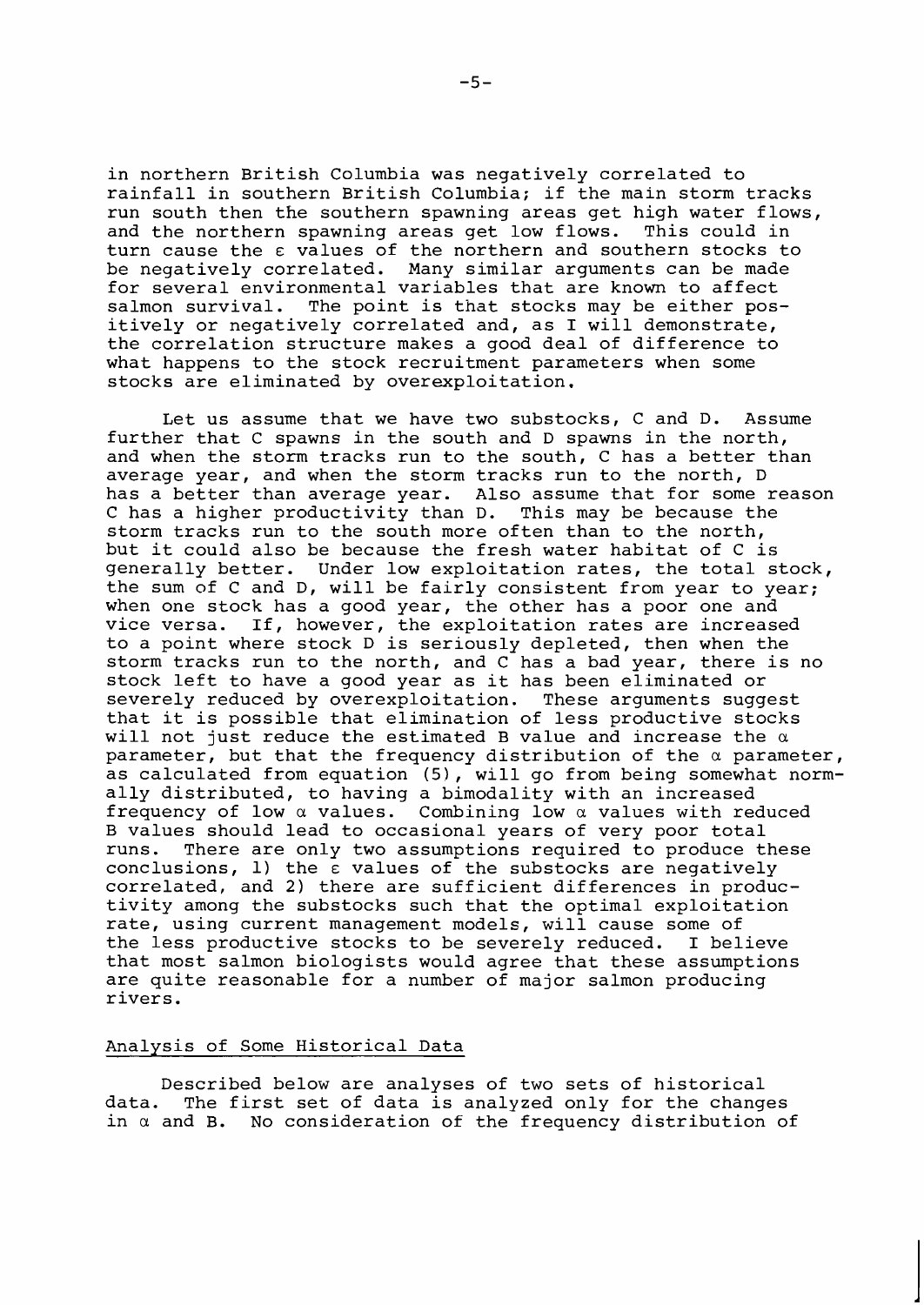$\alpha$  is made because of the limited data. In the second set of data both the changes in  $\alpha$  and B and the frequency distribution of a are considered.

Van Hyning [9] presented spawner and return data for Chinook salmon on the Columbia River from 1938 to 1959. showed that the stock recruitment relationship had changed significantly during the twenty years. Figure 1 shows the regression lines for 1938 to 1946 and 1947 to 1959 from Van Hyning's data. The curves are the least squares fit from the regression in equation (3). Note that the estimated value of  $\alpha$  corresponds to the y value (ln  $\frac{R}{S}$ ) when x is zero, and the estimated value of B corresponds to the x value when y is zero. The estimated values of  $\alpha$  and B for 1938 to 1946 are 3.2 and 296,000 and for 1947 to 1959 are 2.0 and 236,000. The  $\alpha$  values are significantly different at the .001 level but the B values are not significantly different at the .1 level. Van Hyning could offer no explanation for the changes in the stock recruitment relationship. No major dams were built around 1946, and<br>there were no obvious changes in the fish habitat. Since the  $\alpha$ there were no obvious changes in the fish habitat. values changed and the B values did not, it seems reasonable, from our previous consideration of expected change, to look for factors affecting the productivity of the existing stocks, and not the elimination of stocks due to overexploitation or stream blockage.

# Skeena River Data

Estimates of escapement and resultant run on the Skeena River are available for brood years 1908 to 1952 from Shepard and Withler [8]. They separate resultant runs by age of return, although for the early years of the fishery the techniques determining age composition in the spawning stock are quite crude and the data are less reliable than more recent ones. Data for brood years 1957 to 1965 were obtained from the files of the Canadian Department of Fisheries (Mike Staley, personal communication). To determine what changes in productivity have occurred since the commercial fishery started, we have separated the data into two periods, pre-1920 and post-1920. The commercial fishery was established in 1877 (Shepard and Withler, [8] and by 1908, the year the first data are available, the exploitation rate had already reached 55%. These thirty years of the fishery before the data became available represent between six and eight generations and it is likely that most of the stocks with very low productivities had been eliminated by 1908. However, significant changes did occur between the pre-1920 and the post-1920 productivity parameter estimates. The pre-1920 estimates are  $\alpha = 1.1$  and  $B = 2.7$  million. The post-1920 estimates are  $\alpha = 1.5$  and  $B = 1.4$  million. It is clear that some stocks were still being eliminated. However, the increase in  $\alpha$  was not very large, and it may be that some of the stocks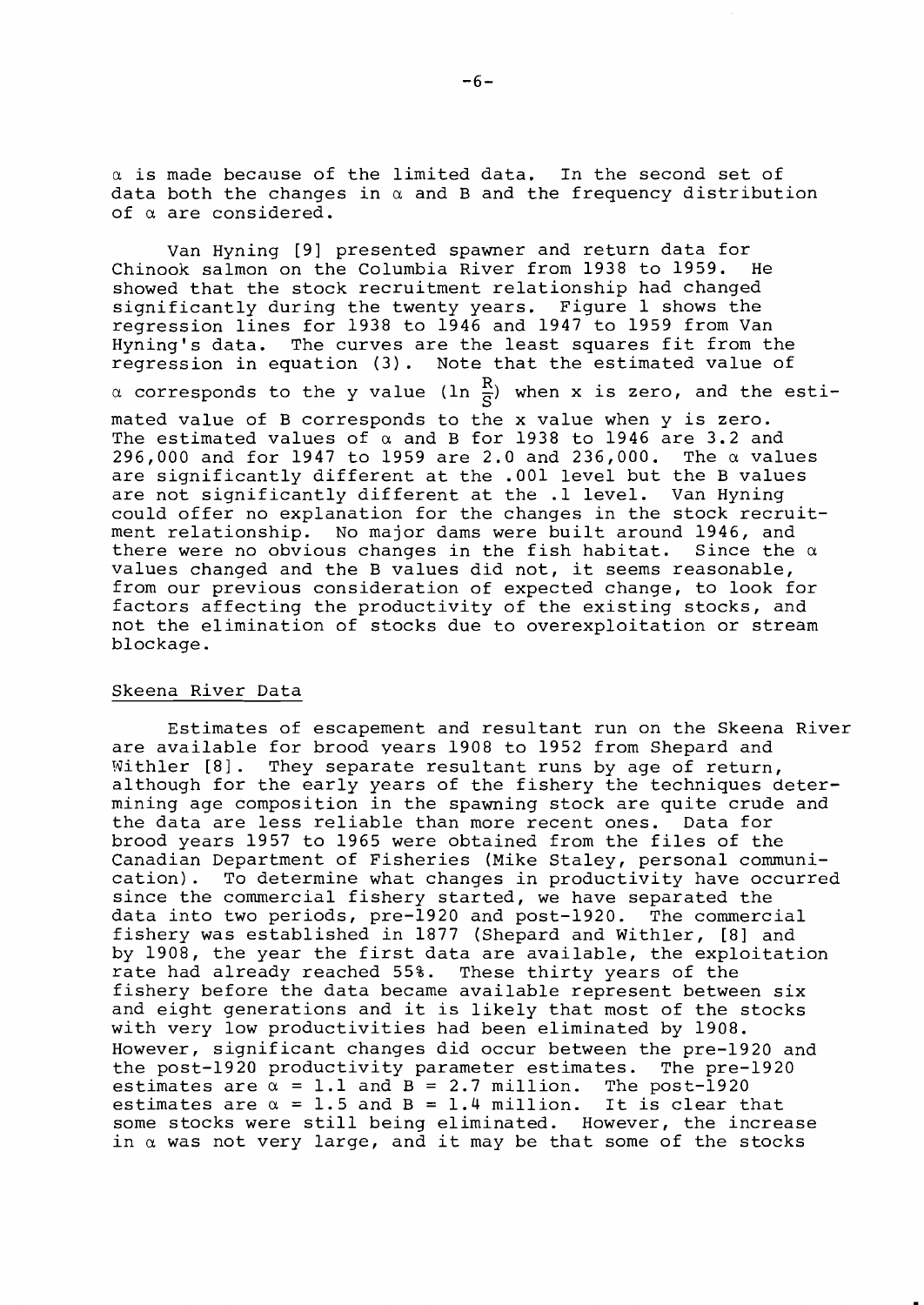

Figure 1. The stock recruitment data for Columbia<br>River Fall Chinook Salmon. The natural River Fall Chinook Salmon. logarithm of the resultant run divided by the spawning stock is plotted against the spawning stock. Squares represent brood years 1938-1946, and x's represent brood years 1947-1959.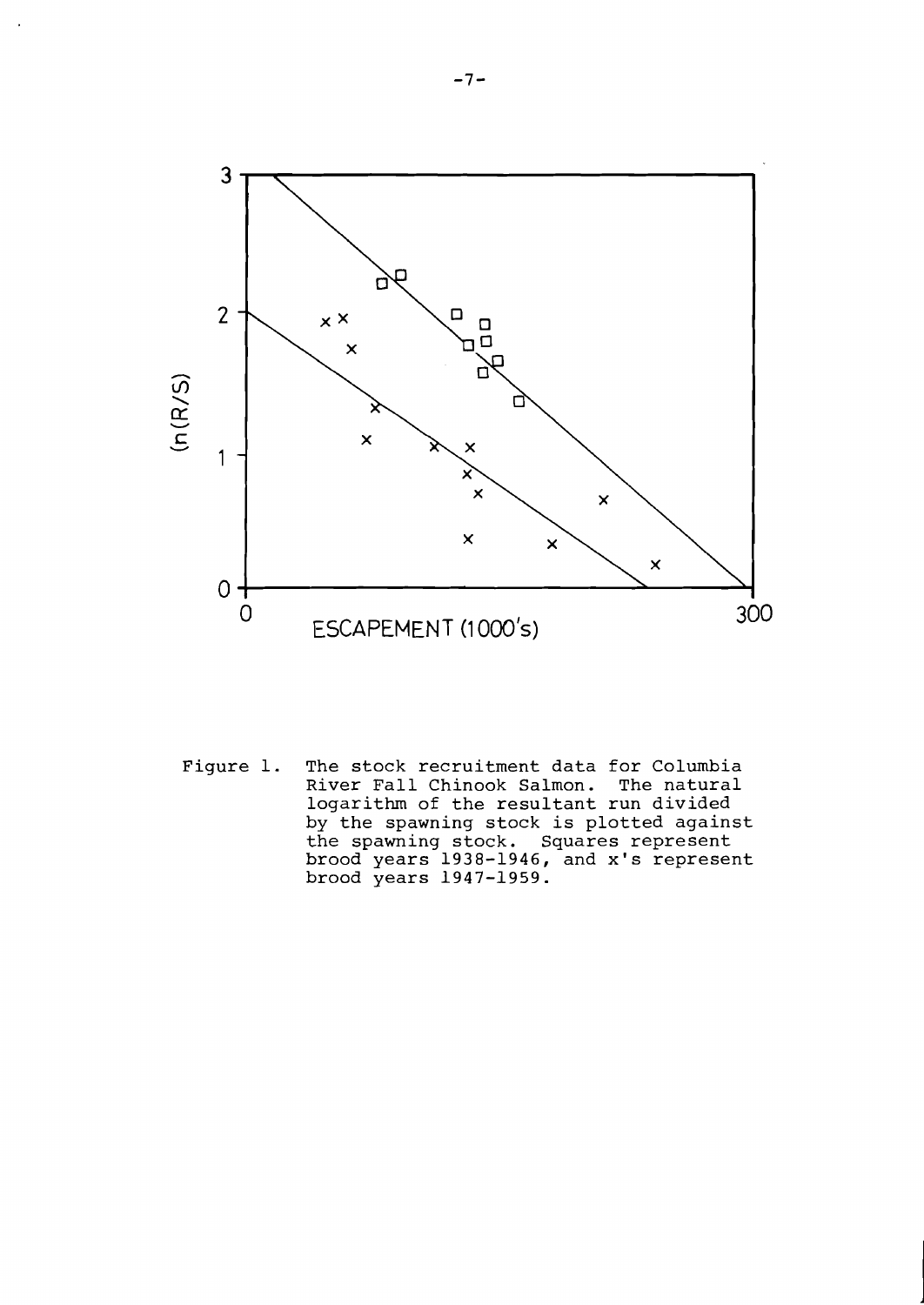were eliminated for reasons other than overexploitation. Figure 2 presents the distribution of net productivity for the Skeena River brood years 1921 to 1965. This plot is analogous to that presented by Walters [10], except that he did not separate the returning fish into brood years. No statistical tests have been performed on this distribution, but it is clear that it does not display the bimodality predicted for situations<br>where the values of  $\varepsilon$  are negatively correlated. Unfortunately, where the values of  $\varepsilon$  are negatively correlated. data are not available on spawners and result runs by substock, so Figure 2 is our only clue to the correlation structure of<br>the  $\varepsilon$  values. From these admittedly meagre data, we must From these admittedly meagre data, we must conclude that there is no evidence of negative correlation of the  $\epsilon$  values. However without stock recruitment data for substocks, our chance of detecting negative correlations in  $\epsilon$  is probably very small.

### Discussion

It may seem circular to argue that from the distribution of net productivities there is no evidence of negative correlation between the  $\epsilon$  values, when the reason we were worried about the possibility of negative correlation is that it would cause bimodality of the net productivity curve. The importance of this analysis lies in considering enhancement of current stocks. If the enhanced stocks are more productive than the current stocks, which is the usual case with salmon enhancement, then the optimum exploitation rate would increase. Economic considerations, along with the regulation of the treaties with Japan, suggest that there would be strong pressure to increase the harvest rate to near its optimum. Because of the possibility of another increase in exploitation rates and subsequent elimination of more stocks, we must be very concerned about increasing the frequency of low values in the course of enhancement programs.

The purpose of this paper is primarily to pose the problem, and demonstrate how current management models are ignoring a potential problem. The data analysis is a first cut at seeing<br>if the problem exists. The management agencies should certain The management agencies should certainly look closely for evidence of negative correlation of different stocks, both from a priori considerations of known biological relationships, and from data analysis. The current status of data on substocks is so dismal that money should certainly be invested in collating existing data to provide some time series of spawners and resultant recruits by substocks. These data should then be published in a form that makes them accessible to the general scientific public. The time lags in collecting new data on substocks are so severe that they would probably be of little use for at least twenty years. Specifically, I suggest that the dangers of increasing exploitation rates as enhanced stocks start to become important could be much more severe than currently expected.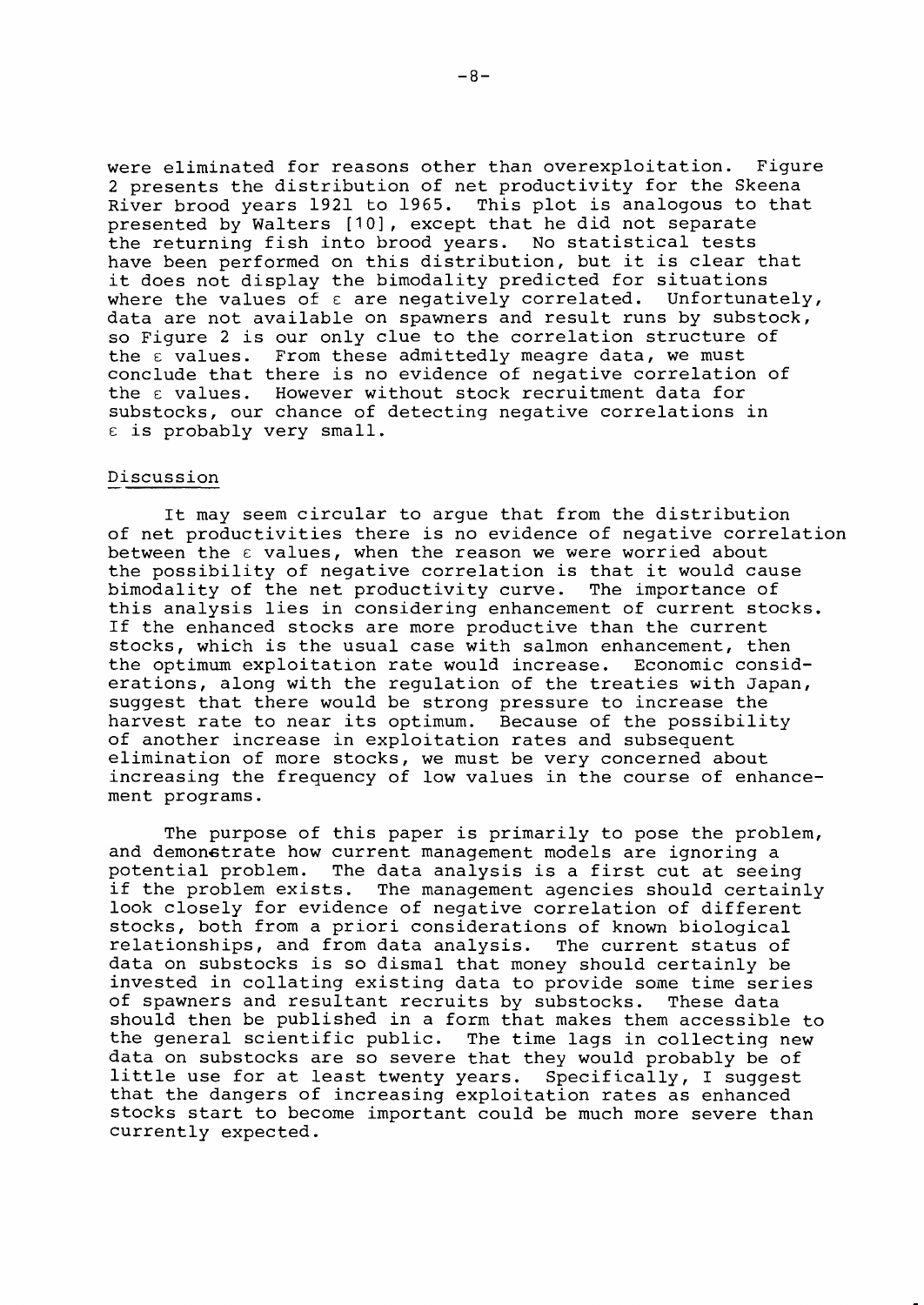

**Figure 2. Distribution of net productivity for the Skeena River, brood years 1921 to 1965.**